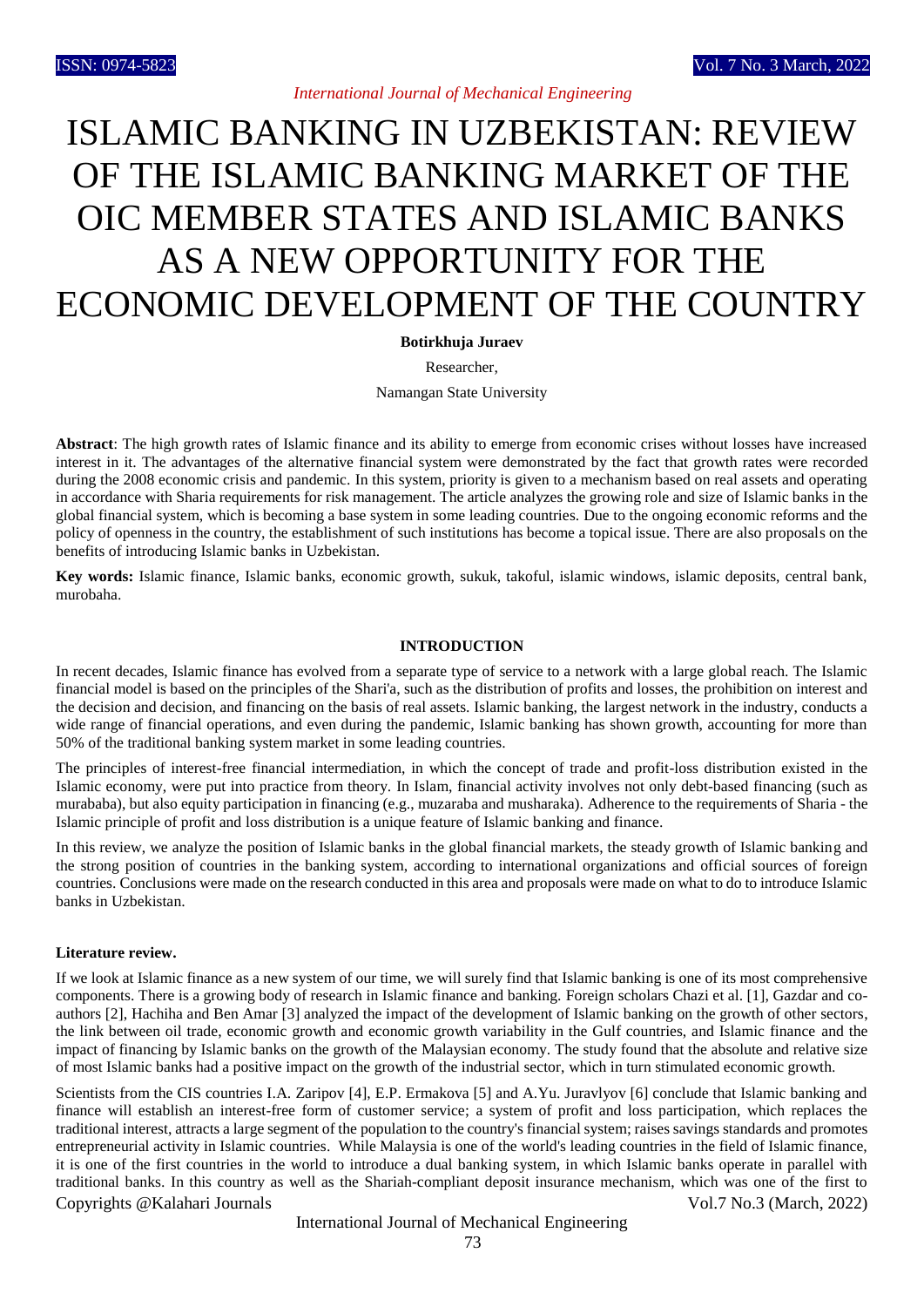introduce sovereign and corporate sukuk, and which formed the interstate Islamic investment platform.

Over the past five years, scientific research on Islamic finance and banking has been increasing in Uzbekistan. The works of S.Khoron, E.Baydaulet, R.Beckin on Islamic economy, finance and banking system have been translated into Uzbek and published.

According to a survey conducted by Uzbek scientists J.Imomnazarov and S.Abrorov [7], representatives of 12 commercial banks (44.4%) say that the opening of Islamic banks will lead to diversification of investments, the possibility of providing interest-free loans to entrepreneurs, attracting investment from Muslim countries. The population's confidence in banks will increase, the funds of the population and entrepreneurs will be used to finance "halal" (ie, Sharia-permitted) projects, healthy competition between banks will increase, and the knowledge of the population and banking professionals about Islamic finance will increase.

S.Abrorov [8] also conducted practical research on the importance of sukuk in reaching a new stage of development of the country, its role in attracting investment and its contribution to economic growth.

Uzbek scholars Ayupov R.Kh. [9] and others argue that only the application of the principle of complete waiver of interest in the Islamic banking system in the modern economy can prevent an uncontrolled increase in the money supply.

**Research Medology.** The article developed recommendations and conclusions using scientific observation, visual statistics, comparison, grouping, analysis.

### **MAIN BODY**

#### **Analysis and discussion of results.**

The development phase of the Islamic banking system can be considered to have begun with the establishment of the Mit Gamr Savings Bank in 1963, there are speculations that in the mid-1940s there were attempts to establish an interest-free lending bank in Malaysia, but this attempt was not successful enough. We can say that the establishment of a number of Islamic banks in 1975, in particular, international organizations such as the Islamic Development Bank, was a new stage in the development of such financial institutions.

The Islamic financial services industry also showed high rates in 2019 and achieved a record growth of 14.4% over the previous year and its volume increased to \$ 2.875 trillion, driven by growth in three sectors of industry, namely Islamic banking, Islamic funds and the Islamic capital market. It is clear that the share of sukuk in the Islamic financial market is growing, which is not in vain, of course. Even the fact that sovereign sukuk are issued in countries like the United Kingdom indicates that such securities are recognized even in the western world.

Islamic finance accounts for 69.3% of the assets of the Islamic finance industry and grew by 14.2% in 2019, reaching \$ 1.993 trillion.

| <b>Banks</b>           | <b>Size</b><br>(USS billion) | <b>Share of Islamic</b><br><b>Finanse Assets</b> | <b>No. Of Institutions/</b><br><b>Instruments</b> |
|------------------------|------------------------------|--------------------------------------------------|---------------------------------------------------|
| <b>Islamic Banking</b> | 1,993                        | 69%                                              | 526                                               |
| <b>Sukuk</b>           | 538                          | 19%                                              | 3,420                                             |
| <b>Other IFIs</b>      | 153                          | 5%                                               | 645                                               |
| <b>Islamic Funds</b>   | 140                          | 5%                                               | 1,749                                             |
| <b>Takaful</b>         | 51                           | 2%                                               | 336                                               |

## **Table 1 Distribution of Global Islamic Finance Assets (2019)**

In Morocco, where Islamic finance is less developed and "partnership banking" introduced in 2017, Islamic banking is expanding. Since its inception, Islamic banking assets in Morocco have grown by an average of 120% annually [11]. Despite the fact that the legislation in this country was adopted late compared to other leading countries, it is noteworthy that such a high growth rate of Islamic banks. Similarly, in 2019, the Philippines passed a new law on Islamic banking, according to which domestic and foreign banks will be able to open banking branches in accordance with Sharia law. The main goal of establishing a dual banking system in a country with a small Muslim population is to increase the number of financially active citizens and create a favorable environment for tourists and foreign investors.

he ratio of Islamic banking assets to gross national product (GNP) in countries where Islamic banks have existed for a long time also remains high. In particular, the assets of Islamic banks in Bahrain amounted to 111% of the country's GDP. This figure is 79% in Iran, 37% in Kuwait, 31% in Qatar and 24% in the UAE [12]. Given the fact that all countries, except Bahrain, have a GDP of hundreds of billions of dollars, it is not difficult to imagine the scale of these figures (GDP in Kuwait and Qatar - more than \$ 200 billion, in the UAE - \$ 600 billion, in Iran - more than \$ 1 trillion) [13].

## Copyrights @Kalahari Journals Vol.7 No.3 (March, 2022)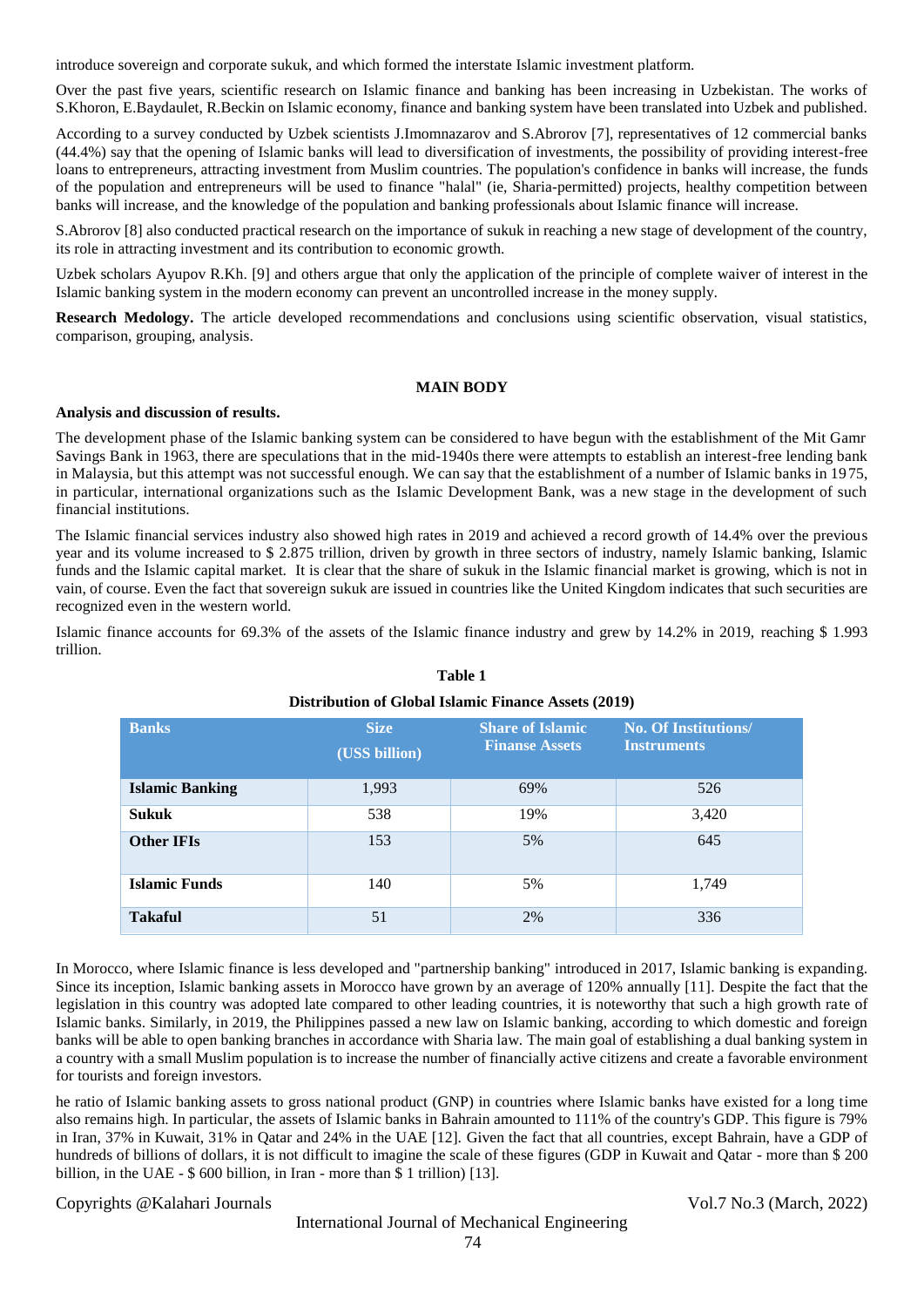The growing need of followers of Islam for Sharia-compliant banking services has given a serious impetus to the development of Islamic banking in countries such as Saudi Arabia, Malaysia, the UAE, Morocco, and Bahrain. Every Islamic banking institution is based on the observance of Sharia, however, there are differences in the application of Sharia principles in many countries, particularly in the Middle East and Southeast Asia. Recently, the central banks and regulators of many countries have officially started adopting the standards of the AAOIFI (Organization of Accounting and Auditing of Islamic Financial Institutions), which helps them to comply with Sharia norms.

The Islamic banking sector consists of commercial, wholesale and other forms of banking, and while its share in the Islamic finance industry has declined in 2019 compared to 2014 due to the growth of the Islamic capital market, particularly sukuk and Islamic funds, it has grown at an average annual rate of 6.7%. This was due to a significant increase in assets in the Gulf Arab states, increasing competitiveness in the region, strengthening its market position and the merger of Islamic banks with the goal of achieving efficiency, attracting stable deposits.

The Islamic banking sector is trying to expand its services, which can be seen in the merger of Islamic banks, a key factor in the Gulf markets. The merger of Qatar International Bank with Barva Bank has created the third largest bank in the country. The merger of the Islamic Bank of Dubai in the UAE with Nur Bank has created one of the largest Islamic banks in the world, operating in accordance with Sharia law, with a turnover of \$ 75 billion. Similarly, the merger of Abu Dhabi Union National Commercial Bank and Al-Hilal Bank created another banking center in the UAE with a turnover of \$ 115 billion, making it the third largest lender in the country. The new organization, Al-Hilal, plans to take advantage of the bank's strengths in the market, and its share of the country's total credit market is 21% [15].

Bahrain has also taken a number of positive steps in this regard. The Islamic Bank of Bahrain has accepted the offer of the National Bank of Bahrain in order to fully meet the demand for Islamic banking services in the country. Thus, the National Bank increased its share in Sharia-compliant debt from 29% to 78.8% [16].

Kuwait Finance House, one of the largest Islamic financial institutions in Kuwait, is located in Egypt, Libya, Iraq, Kuwait and Ahl United United Bank in Bahrain, which owns shares in banks in Oman, has agreed to buy [17].



**Figure 1: Islamic Banking Annual Assets for Select Economies (US\$ billion, 2019-2020)[18]**

Sharia-compliant assets make up a significant portion of banking assets in the Gulf Arab states. In addition, 45.2% of the total volume of Islamic banking operations in the world falls on this region. Saudi Arabia leads the region in assets of Islamic banks - 551.1 billion US dollars, followed by the United Arab Emirates - 162.7 billion US dollars, Kuwait - 127.1 billion US dollars and Qatar - 121.7 billion US dollars. Even in countries such as Bahrain and Oman, the assets of Islamic banks are \$ 31.6 billion and \$ 13.5 billion, respectively, which means that if the legal framework for Islamic banking in our country is created, high performance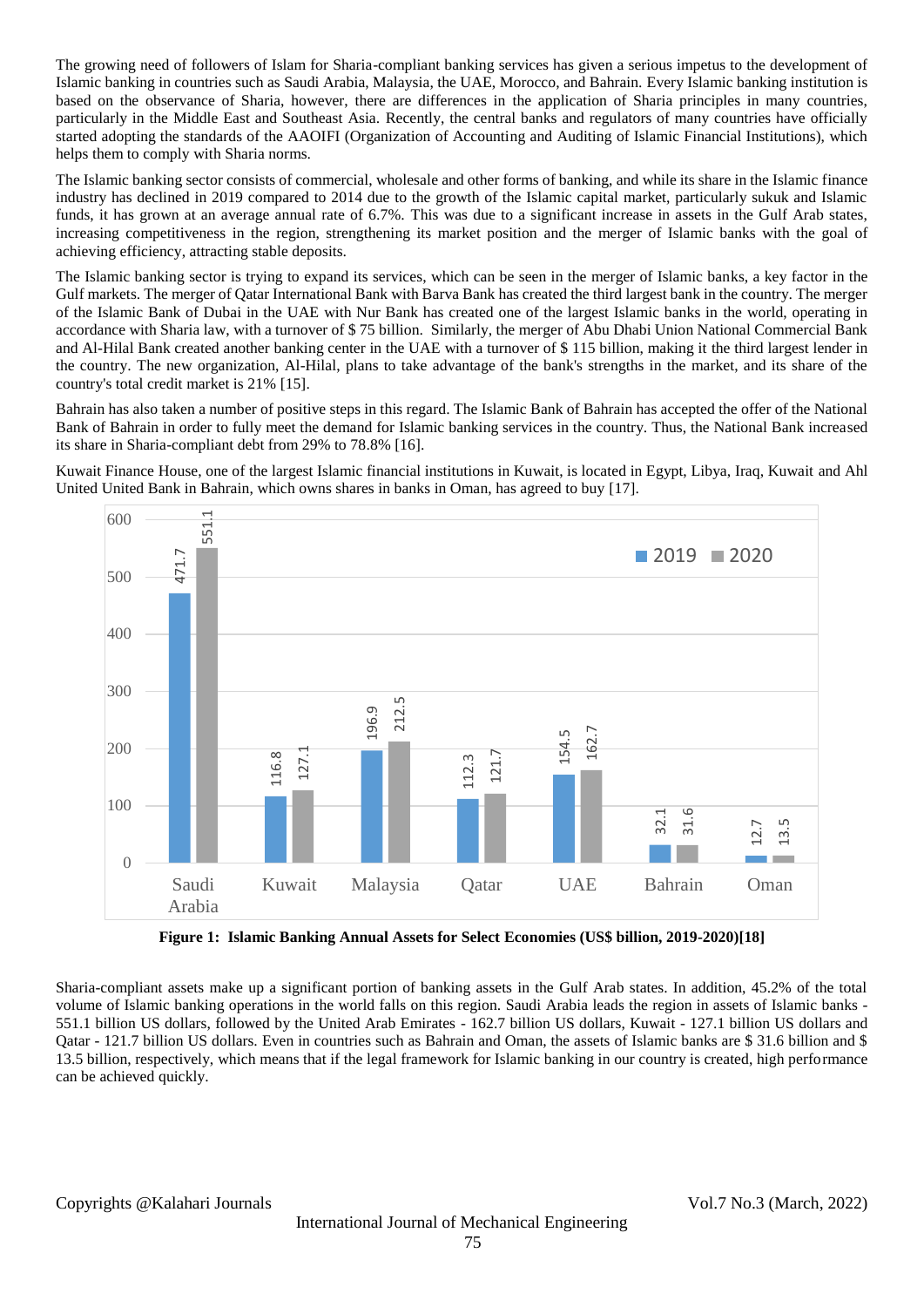

**Figure 2: Share of Islamic Banking Assets of Total Banking Assets in Select Economies (2018-2020) [19].**

According to the diagram, Islamic banks have strengthened their position in the country's banking system in the region, the share of Islamic banks in the banking market in countries such as Kuwait, Malaysia and Qatar has increased by more than 25%, and in Saudi Arabia Islamic banks account for more than 50% which confirms that Islamic banking has become a systemically important sector in these countries.

As of 2019, the number of Islamic banks operating worldwide has reached 526 [20]. The global Islamic banking market is highly competitive, consisting of a large number of major international Islamic banks. The leading banks in this field are the Islamic Bank of Dubai, the House of Finance of Kuwait, the Islamic Bank of Qatar and the Islamic Bank of Abu Dhabi, Al-Rajhi Bank. Saudi Arabia, a leading country in Islamic finance, currently has 16 Islamic banks but this figure is lower in number than Islamic banks in Malaysia and the UAE, whose market share is not that large. If we follow the course of events, we will see that the new regional centers of the Islamic banking market are recovering, and in megacities such as Kuala Lumpur and Abu Dhabi, the capitalization of not only traditional financial institutions, but also alternative financing institutions continues at a steady pace.

Assets of the world's 100 largest Islamic banks grew by an average of 8% in 2019, higher than the 100 largest banks in the Middle East (5.3% growth) and the 500 largest banks in the Asia-Pacific region (5.6% growth). [21]. This is primarily due to the low cost of the deposit base for financing, on the other hand, the total assets of Islamic banks in Malaysia, Kuwait, UAE, Qatar and Saudi Arabia account for 79% of the total assets of the world's 100 largest Islamic banks. There are also opinions among experts that the development of Islamic banks in the Middle East is directly related to high oil prices, but in our opinion, the recent volatile oil prices have not had a significant impact on the performance of Islamic banks. We believe that the high rates in the mentioned countries are directly related to the religious factor, moreover, in Western countries with a small Muslim population, in particular, the effective operation of more than 20 Islamic banks in the UK is inextricably linked to the unique operating principles of Sharia banks.

**Table 2.**

| Largest Islamic Banks in GCC (US\$ billion, 2020) [22] |                |               |                 |                  |  |  |  |
|--------------------------------------------------------|----------------|---------------|-----------------|------------------|--|--|--|
| <b>Bank</b>                                            | <b>Country</b> | <b>Assets</b> | <b>Deposits</b> | <b>Net Loans</b> |  |  |  |
| Al Rajhi                                               | Saudi Arabia   | 126.58        | 103.31          | 85.24            |  |  |  |
| Dubai Islamic                                          | <b>UAE</b>     | 78.18         | 55.60           | 53.11            |  |  |  |
| <b>Kuwait Finance House</b>                            | Kuwait         | 70.74         | 50.39           | 35.36            |  |  |  |
| <b>Alinma</b>                                          | Saudi Arabia   | 42.36         | 32.25           | 30.02            |  |  |  |
| Abu Dhabi Islamic                                      | <b>UAE</b>     | 34.51         | 27.34           | 22.58            |  |  |  |
| <b>Al Baraka Banking Group</b>                         | <b>Bahrain</b> | 28.25         | 7.51            | 2.85             |  |  |  |
| Al Jazira                                              | Saudi Arabia   | 24.86         | 18.36           | 14.57            |  |  |  |
| Dukhan Bank (Barwa Bank)                               | Oatar          | 23.30         | 1.96            | 15.80            |  |  |  |
| <b>Bank Boubyan</b>                                    | Kuwait         | 21.18         | 16.80           | 15.87            |  |  |  |
| <b>Sharjah Islamic Bank</b>                            | <b>UAE</b>     | 14.47         | 9.07            | 2.11             |  |  |  |

Copyrights @Kalahari Journals Vol.7 No.3 (March, 2022)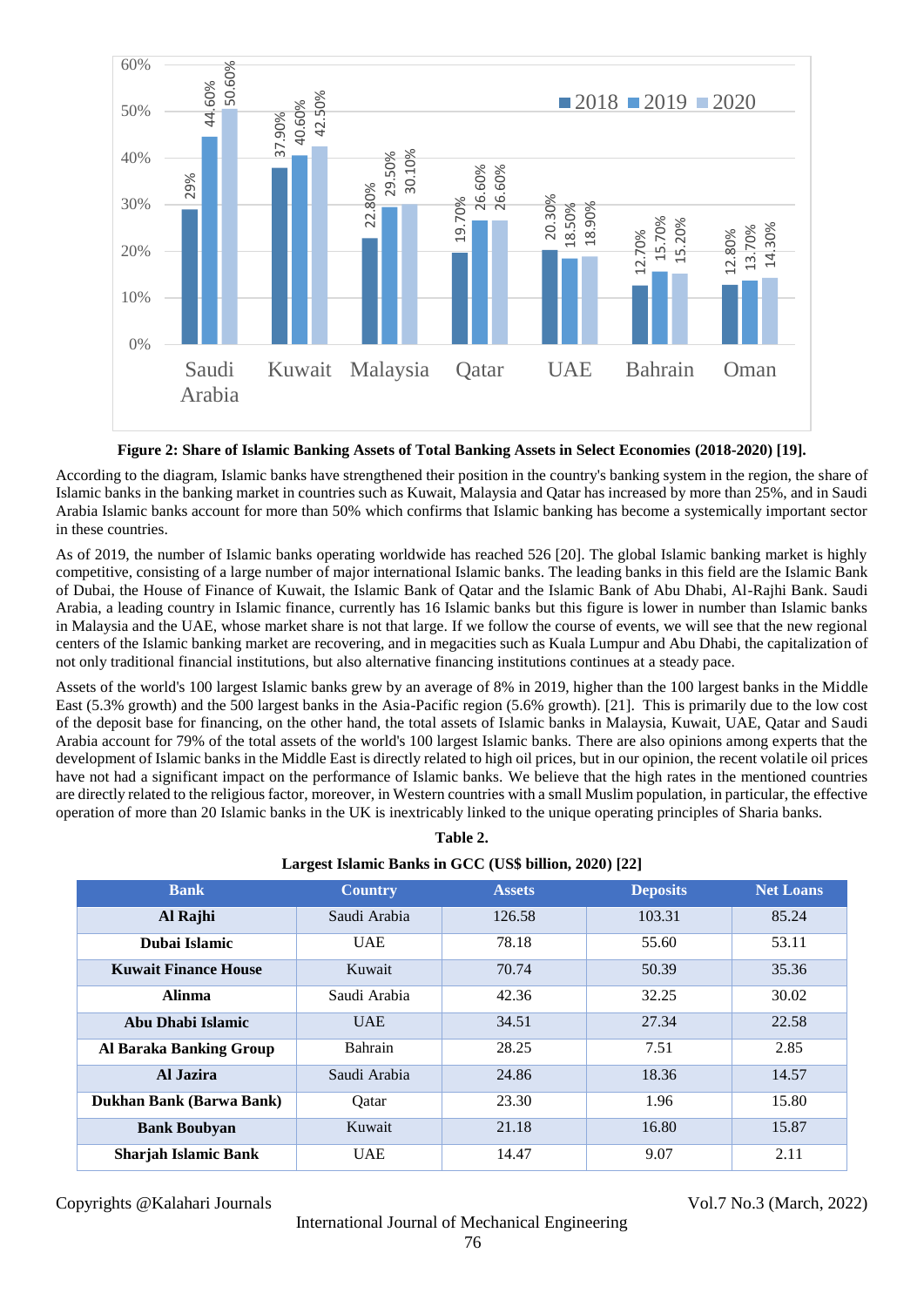In 2019, the share of total assets of Islamic banks in the Gulf countries accounted for 62.3% of the total assets of the 100 largest Islamic banks worldwide. The profitability, asset quality, capital adequacy and high liquidity of the 4 largest banks in Saudi Arabia have made the country a leader in the region. The country has 18.7% of the assets of the world's 100 largest Islamic banks, and Al-Rajhi Bank is the world's largest Islamic bank. The bank increased its share of assets from \$ 103.7 billion in 2019 to \$ 126.6 billion in 2020, with an annual growth rate of 22.1%. The figures of Islamic banks, such as the Islamic Bank of Dubai, the Kuwait Finance House, and Alinma Bank, also shown in the table, are large-scale for Islamic banks, serving a large number of customers and serving as base banks in the country's banking system.

In addition to the Persian Gulf, Islamic banks are concentrated mainly in the Middle East and North Africa and several countries in Southeast Asia. Malaysia is also the largest market in terms of assets of Islamic banks in the world, in 2019 it will account for 22.7% of the total assets of the world's 100 largest Islamic banks. [24]. 16 Islamic banks in the country have joined the ranks of the 100 largest Islamic banks in the world, and 6 have joined the ranks of the 20 largest Islamic banks. However, the return on assets of Islamic banks in Malaysia was 0.8%, and Saudi Arabia recorded a much lower rate than that of Islamic banks (2.0%). Another Islamic country in Southeast Asia, Indonesia, has 13 Islamic banks on its list of the world's 100 Islamic banks, accounting for 2.4% of total assets. Despite having a large Muslim population, this figure is not as significant for Indonesia. The fastest-growing Islamic banks were recorded outside the Persian Gulf and Southeast Asia, particularly in Morocco.

| <b>Bank</b>                      | <b>Country</b> | <b>Assets</b> | <b>Deposits</b> | <b>Net Loans</b>         |
|----------------------------------|----------------|---------------|-----------------|--------------------------|
| <b>Maybank Islamic</b>           | Malaysia       | 60.80         | 39.37           | 48.51                    |
| <b>AmBank Islamic</b>            | Malaysia       | 40.30         | 26.91           | 25.24                    |
| <b>CIMB Islamic Bank</b>         | Malaysia       | 27.74         | 23.02           | 20.18                    |
| <b>Bank Rakyat**</b>             | Malaysia       | 26.82         | 20.77           | 18.08                    |
| <b>RHB Islamic Bank</b>          | Malaysia       | 18.28         | 12.96           | 14.35                    |
| <b>Bank Islam Malaysia</b>       | Malaysia       | 17.78         | 12.17           | 13.02                    |
| <b>Public Islamic Bank</b>       | Malaysia       | 17.05         | 14.73           | 12.90                    |
| <b>Islamic Bank Bangladesh**</b> | Bangladesh     | 15.54         | 12.84           | $\overline{\phantom{a}}$ |
| <b>MBSB Bank**</b>               | Malaysia       | 11.80         | 6.21            | 7.94                     |
| <b>Hong Leong Islamic Bank</b>   | Malaysia       | 9.71          | 8.05            | 7.08                     |

| Table 3.                                                    |  |
|-------------------------------------------------------------|--|
| Largest Islamic Banks Outside GCC (US\$ billion, 2020) [25] |  |

Due to the good demographic situation in the country, a favorable regulatory environment and the availability of support for the requirements of prudential banking, Islamic banks are created on an equal footing with traditional banks. Islamic banks, which use this alternative form of financing, have become widespread not only in Muslim countries, but also in leading Western countries, and continue to operate successfully. Islamic banks have become a leading driver of the Islamic financial services industry.

## **CONCLUSIONS AND SUGGESTIONS**

Based on the above analysis, if Islamic banks in Uzbekistan achieve 5% of the loan portfolio of traditional banks in the first 3 years [26] (USD 44.4 billion at the rate of January 1, 2022) in the first 3 years, it means that the country has created a system of mobilization. . In our opinion, Islamic banks make a positive contribution to economic development due to the following factors:

- First of all, Muslims cannot invest their money in traditional banks due to usury, garar and maysir, and they cannot borrow money from traditional banks;
- The establishment of Islamic banks will serve to attract financial resources of Muslims, who make up about 90% of the country's population, to the banking system and to meet financial needs through the use of Islamic banking services;
- The establishment of Islamic banks will increase competition in the banking sector through alternatives and have a positive impact on the efficiency of financial services;
- Traditional banks can also provide certain banking services to their customers by opening "Islamic windows";
- The establishment of Islamic banks will create an incentive to attract funds from the world's leading financial institutions, such as the Islamic Development Bank, as well as investors.
- Based on the above, we make the following proposals for the establishment of Islamic banks:
- The efforts of the Central Bank to establish the Islamic non-banking sector are not fully effective, given that the above analysis shows that the Islamic banking sector accounts for about 70% of the Islamic financial market, this initiative will reduce the effectiveness of the alternative financial market. it is very necessary to establish;
- As a legal basis for the establishment of Islamic banks, it is necessary to adopt a separate law "On the activities of Islamic banks" and implement a dual banking system, such as the Malaysian experience;

Copyrights @Kalahari Journals Vol.7 No.3 (March, 2022)